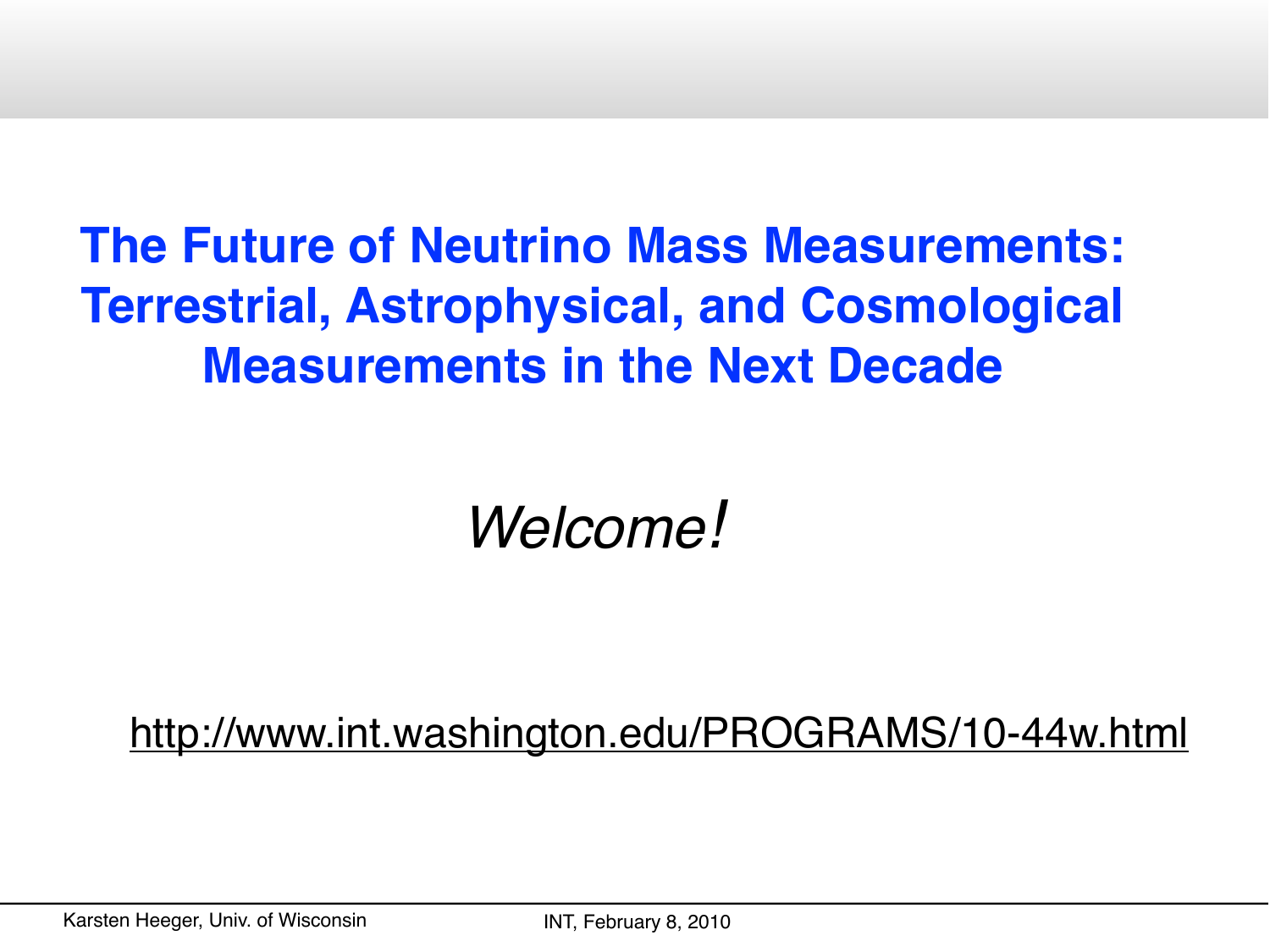- Review the status and future of direct and indirect neutrino mass measurements in the laboratory as well as from astrophysical and cosmological observations.
- Plan to critically assess what low-energy neutrino physics and astrophysics/cosmology can contribute to the measurement of the neutrino mass and the mass hierarchy in the next decade.
- Discussions will be summarized in a white paper.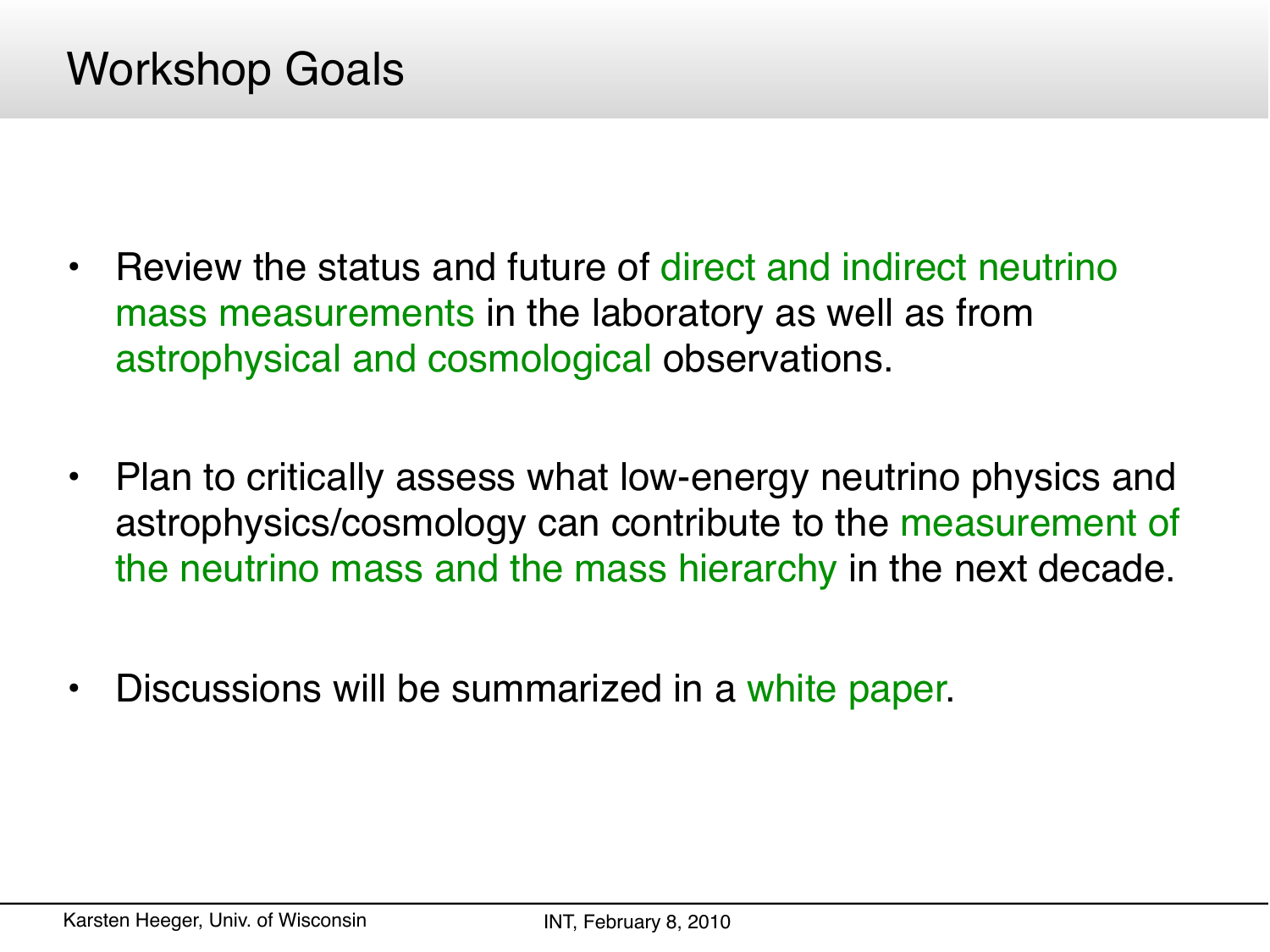#### Workshop Format

#### • Plenary talks

- 30 min for review talks
- 20 min for specialized contributions
	- *• no need to repeat introductory material*
- time includes questions+discussions
- Working groups + discussions
	- time to show additional slides
	- in-depth discussions
	- working groups will prepare summary slides = basis for white paper
- White paper
	- contribution from each working group
	- other discussions not covered by working groups?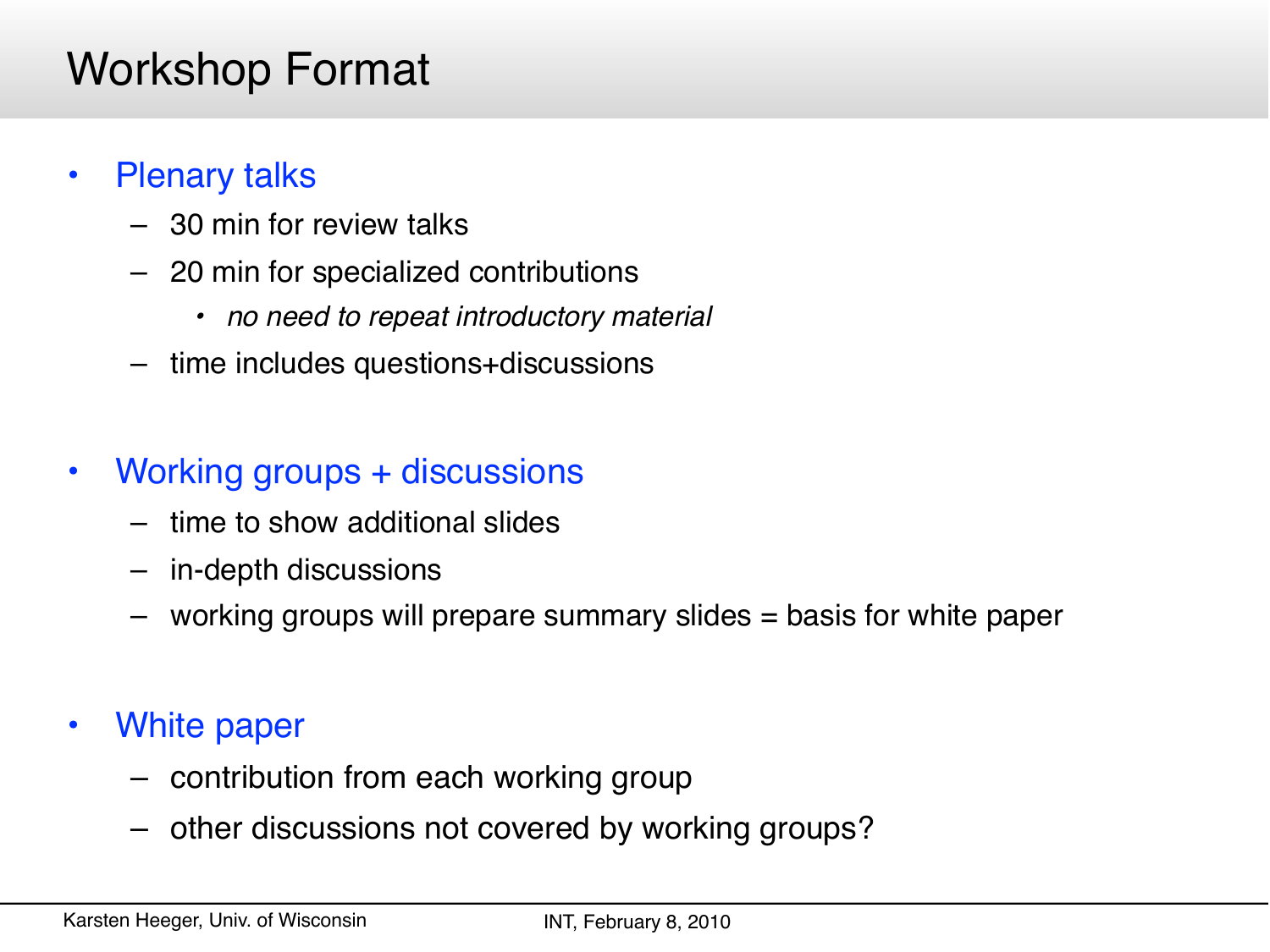#### Science Questions & Working Groups

direct kinematic measurements double beta decay astrophysics/cosmology

Day 1-2

- **Q1.** What are the reach and experimental limitations of current and future direct neutrino mass experiments?
- **Q2.** What can we learn about neutrino mass and mass hierarchy from double beta decay experiments, and what is their future reach?
- **Q3.** What can we learn from astrophysical or cosmological observations about neutrino mass and the mass hierarchy?

**Q1-3** will discuss the status and future opportunities in various subfields.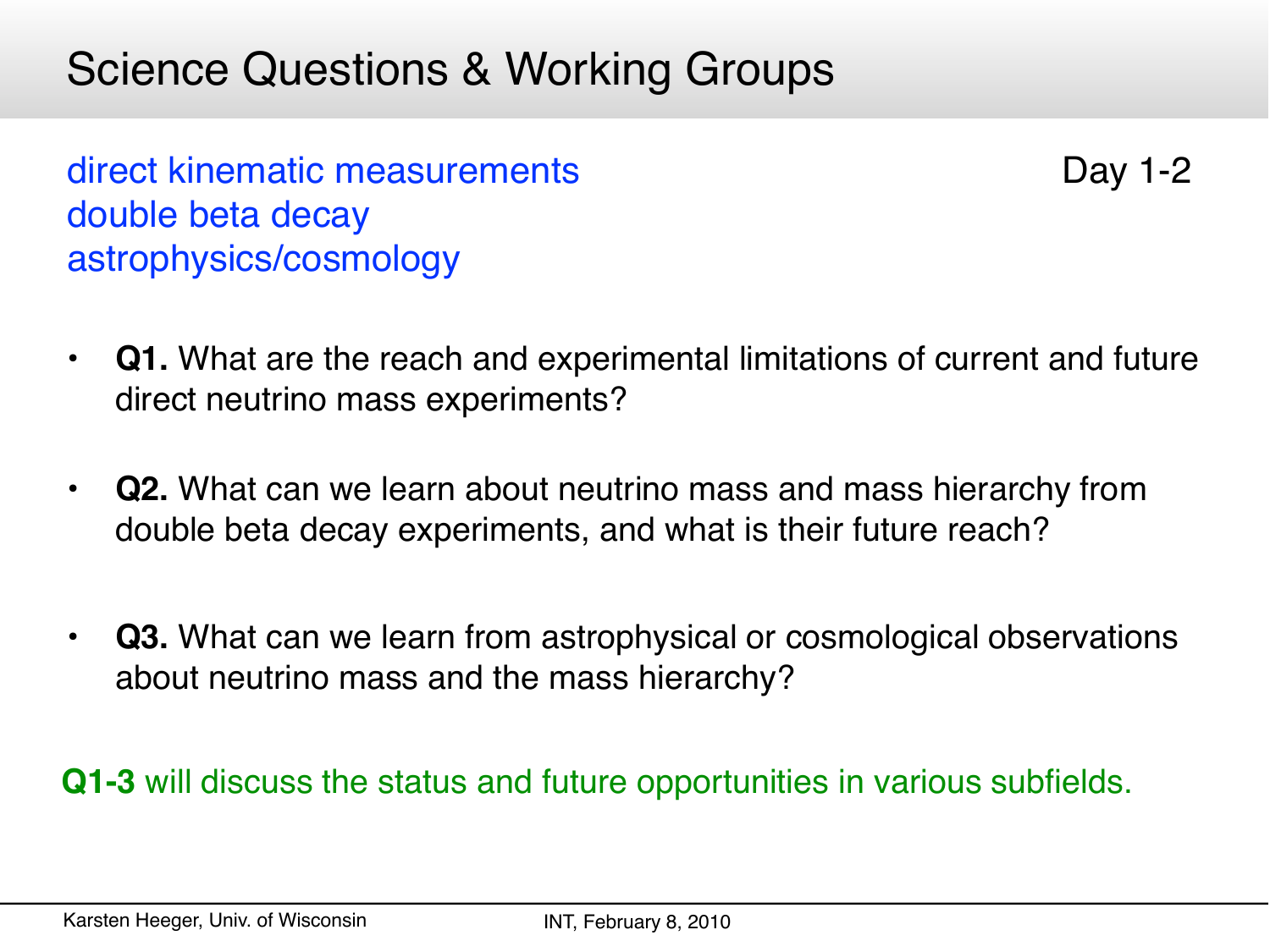#### Science Questions & Working Groups

model-dependencies and uncertainties extracting unified information on mass and hierarchy

• **Q4.** What are the model-dependencies and uncertainties in laboratory measurements and astrophysical/cosmological observations, and how are these uncertainties established?

Day 3-4

• **Q5.** How do we analyze future neutrino mass experiments and astrophysical observations to extract unified information on neutrino masses and the mass hierarchy?

**Q4-5** will bring together the discussion of low-energy neutrino and astrophysics/cosmology.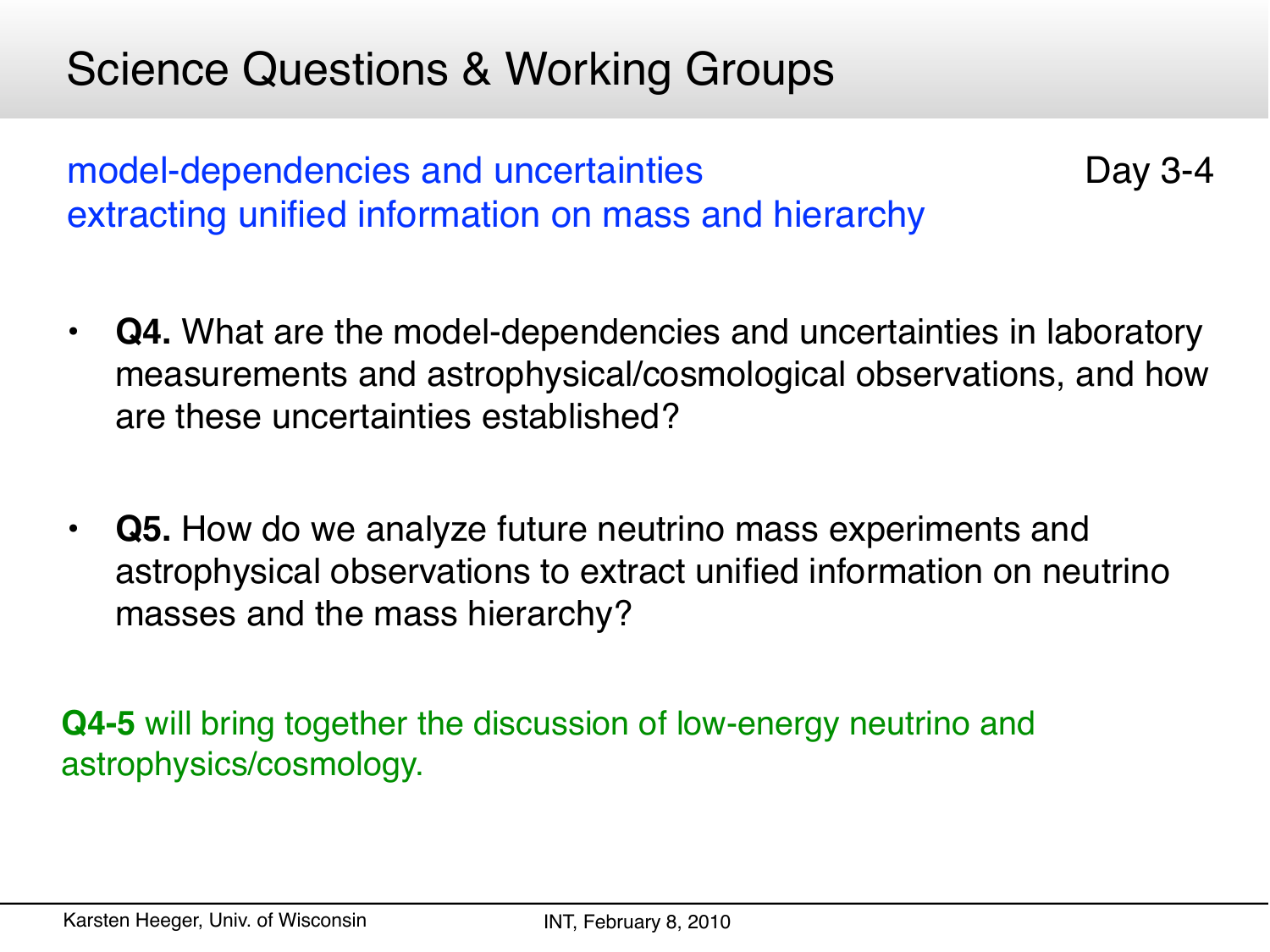### Workshop Logistics and Tools

- Program administrator
	- Laura Lee [<lee@phys.washington.edu>](mailto:lee@phys.washington.edu)
- Workshop organizers
	- Baha, Eric, Steen, KMH
	- email list: [numass2010@physics.wisc.edu](mailto:numass2010@physics.wisc.edu)
- Workshop website
	- INT website:<http://www.int.washington.edu/PROGRAMS/10-44w.html>
	- upload talks:<http://agenda.hep.wisc.edu/categoryDisplay.py?categId=20>
		- *• please upload talks so they are instantly available for working groups*
	- wiki:<https://wiki.hep.wisc.edu/numass2010/>
	- literature references:<https://wiki.hep.wisc.edu/numass2010/LiteratureReferences>
	- CVS for white paper: see wiki for instructions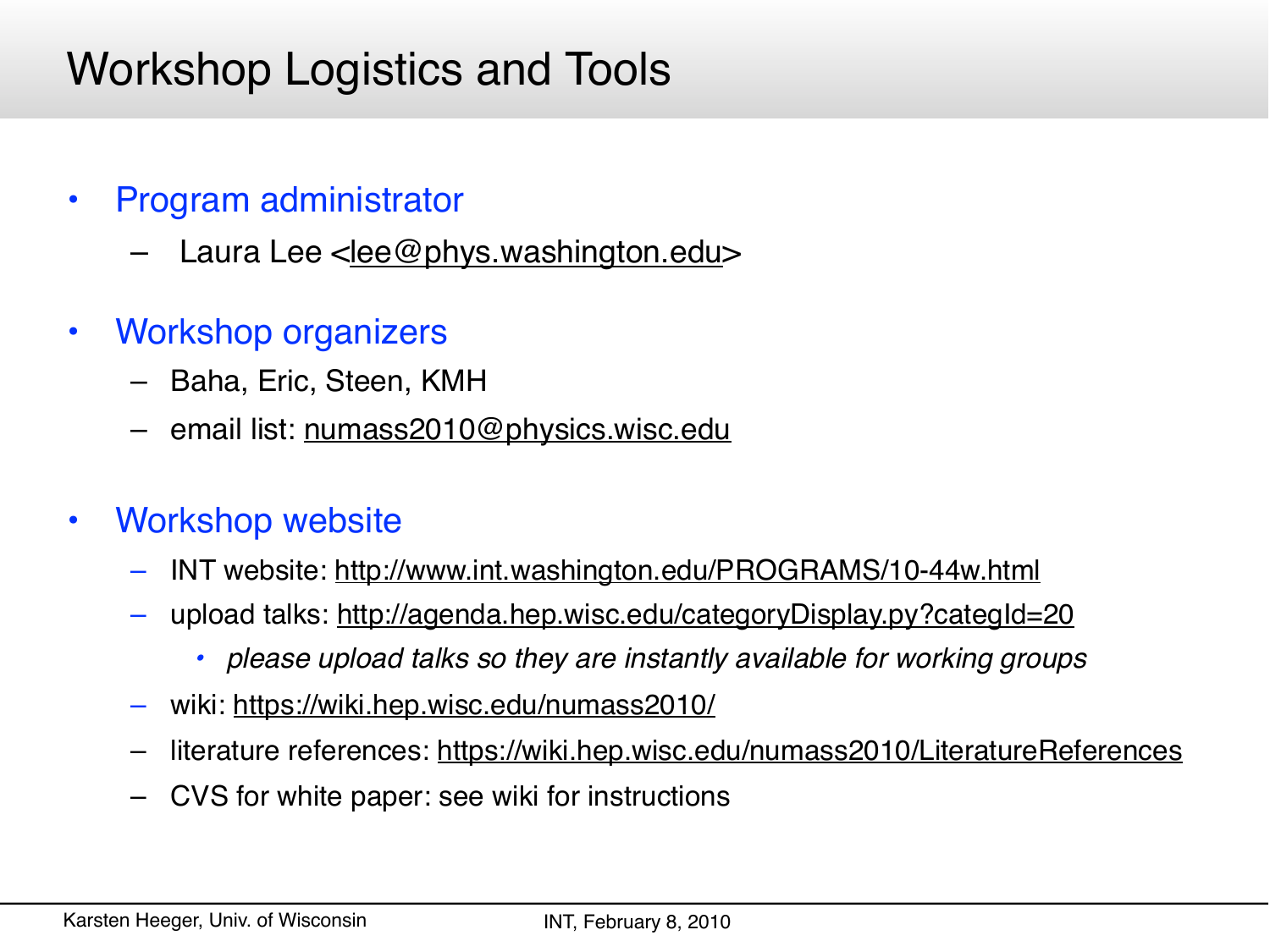#### White Paper

- Goals/Content
	- Summary and resource paper
	- Organized around workshop science questions
	- Covers experiment/observation/theoretical aspects
	- Timescale to consider: next 5-10 years
- Length
	- $-$  ~25 pages, 4-5 pages on each science question
- Publication
	- arXive and publication
	- International Journal of Physics G? Other?
- References
	- original references
	- user literature page on wiki to collect references